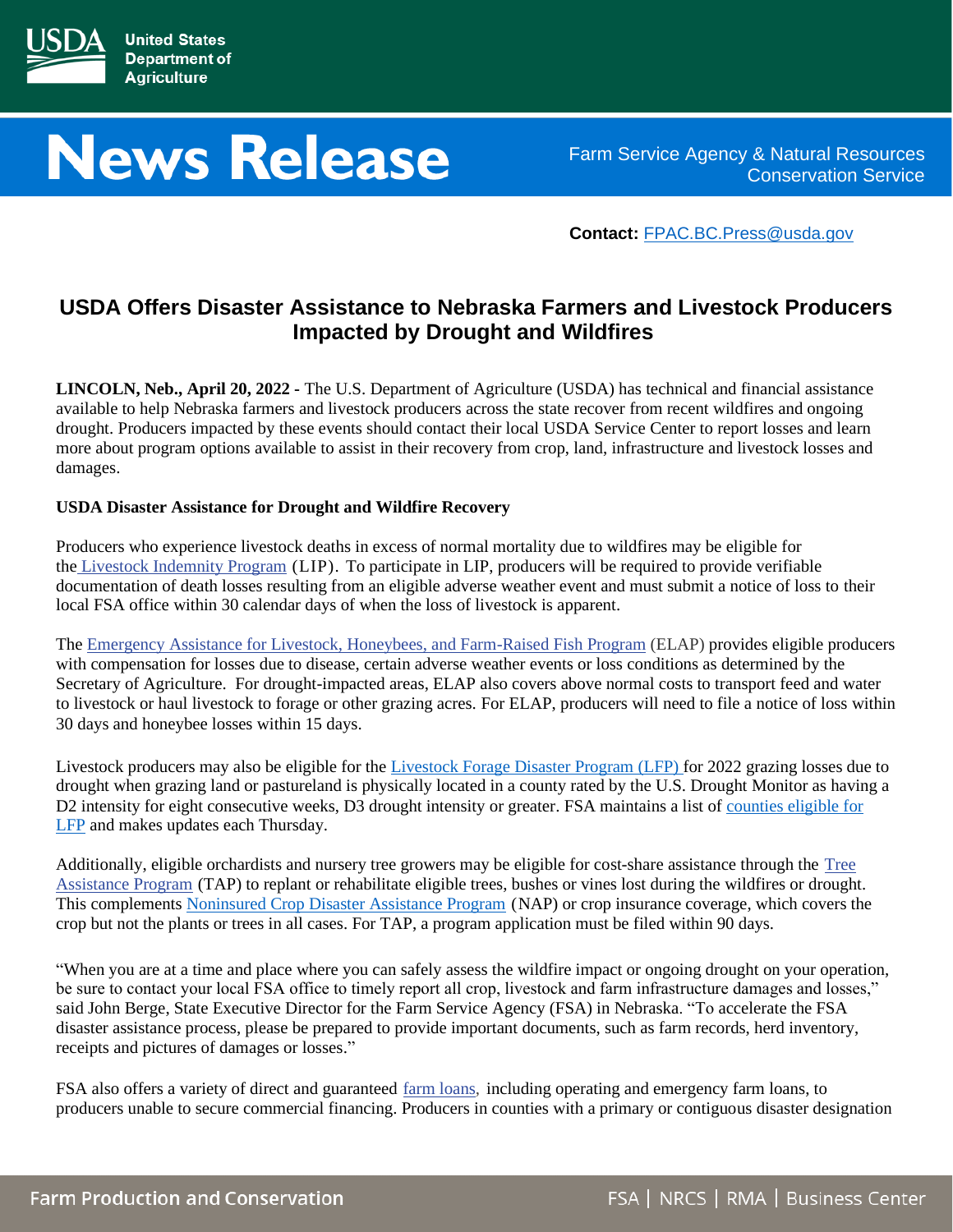may be eligible for low-interest [emergency loans](https://www.fsa.usda.gov/programs-and-services/farm-loan-programs/emergency-farm-loans/index) to help them recover from production and physical losses. Loans can help producers replace essential property, purchase inputs like livestock, equipment, feed and seed, cover family living expenses or refinance farm-related debts and other needs. Additionally, FSA has a variety of loan servicing options available for borrowers who are unable to make scheduled payments on their farm loan debt to FSA because of reasons beyond their control.

# **Conservation**

Outside of the [primary nesting season,](https://www.fsa.usda.gov/Assets/USDA-FSA-Public/usdafiles/Conservation/PDF/Primary%20Nesting%20Season_June_16_2020.pdf) emergency and non-emergency haying and grazing of [Conservation Reserve](https://www.fsa.usda.gov/programs-and-services/conservation-programs/index)  [Program](https://www.fsa.usda.gov/programs-and-services/conservation-programs/index) (CRP) acres may be authorized to provide relief to livestock producers in areas affected by a severe drought or similar natural disasters. Producers interested in haying or grazing of CRP acres should contact their county FSA office to determine eligibility.

The [Emergency Conservation Program](https://www.fsa.usda.gov/programs-and-services/conservation-programs/emergency-conservation/index) and [Emergency Forest Restoration Program](https://www.fsa.usda.gov/programs-and-services/disaster-assistance-program/emergency-forest-restoration/index) can assist landowners and forest stewards with financial and technical assistance for replacing or restoring fences as well as removing debris from farmland. FSA provides cost-share payments of up to 75% of the cost to implement approved restoration practices, and up to 90% for producers who certify as limited resource, socially disadvantaged or beginning farmers or ranchers. ECP signup periods will be announced by county, but producers can submit applications before signup begins.

USDA's Natural Resources Conservation Service (NRCS) is always available to provide technical assistance in the recovery process by assisting producers with planning and implementing conservation practices on farms, ranches and working forests impacted by natural disasters. The [Environmental Quality Incentives Program](https://www.nrcs.usda.gov/wps/portal/nrcs/main/national/programs/financial/eqip/) (EQIP) can assist with financial incentive payments to implement conservation practices addressing natural resource concerns. Long-term damage from wildfires includes forage production loss in pastures and fields and increased wind erosion on crop fields not protected with soil health practices. NRCS provides payments for cover crops to re-establish cover on cropland fields and payments to defer grazing on pasture and range fields. Producers should visit their [local USDA Service Center](https://www.farmers.gov/working-with-us/service-center-locator) to learn more about these impacts, potential recovery tactics and how to take steps to make their land more resilient to drought in the future.

"At USDA, we serve as a partner to help landowners with their resiliency and recovery efforts," said Robert Lawson, State Conservationist for NRCS in Nebraska. "Our staff will work one-on-one with landowners to make assessments of the damages and develop methods that focus on effective recovery of the land."

# **Assistance for Communities**

Additional NRCS programs include the **[Emergency Watershed Protection \(EWP\)](https://www.nrcs.usda.gov/wps/portal/nrcs/main/ne/programs/financial/ewp/)** program, which provides assistance to local government sponsors with the cost of addressing watershed impairments or hazards such as damaged upland sites stripped of vegetation by wildfire, debris removal and streambank stabilization.

Eligible sponsors include cities, counties, towns, any federally recognized Native American tribe or tribal organization and Natural Resources Districts. Sponsors must submit a formal request (via mail or email) to the state conservationist for assistance within 60 days of the natural disaster occurrence or 60 days from the date when access to the sites become available. For more information, producers should contact their [local NRCS](https://www.nrcs.usda.gov/wps/portal/nrcs/main/national/contact/local/) office.

"EWP provides immediate assistance to communities to mitigate potential hazards to life and property resulting from the fires and particularly the severe erosion and flooding that can occur after the fire," Lawson said. "We can work with a local sponsor to help a damaged watershed so that lives and property are protected while preventing further devastation in the community."

In addition to EWP, Conservation Technical Assistance (CTA) is another valuable service that NRCS can provide following a wildfire. NRCS technical assistance can help fire victims with planning cost-effective post fire restoration practices.